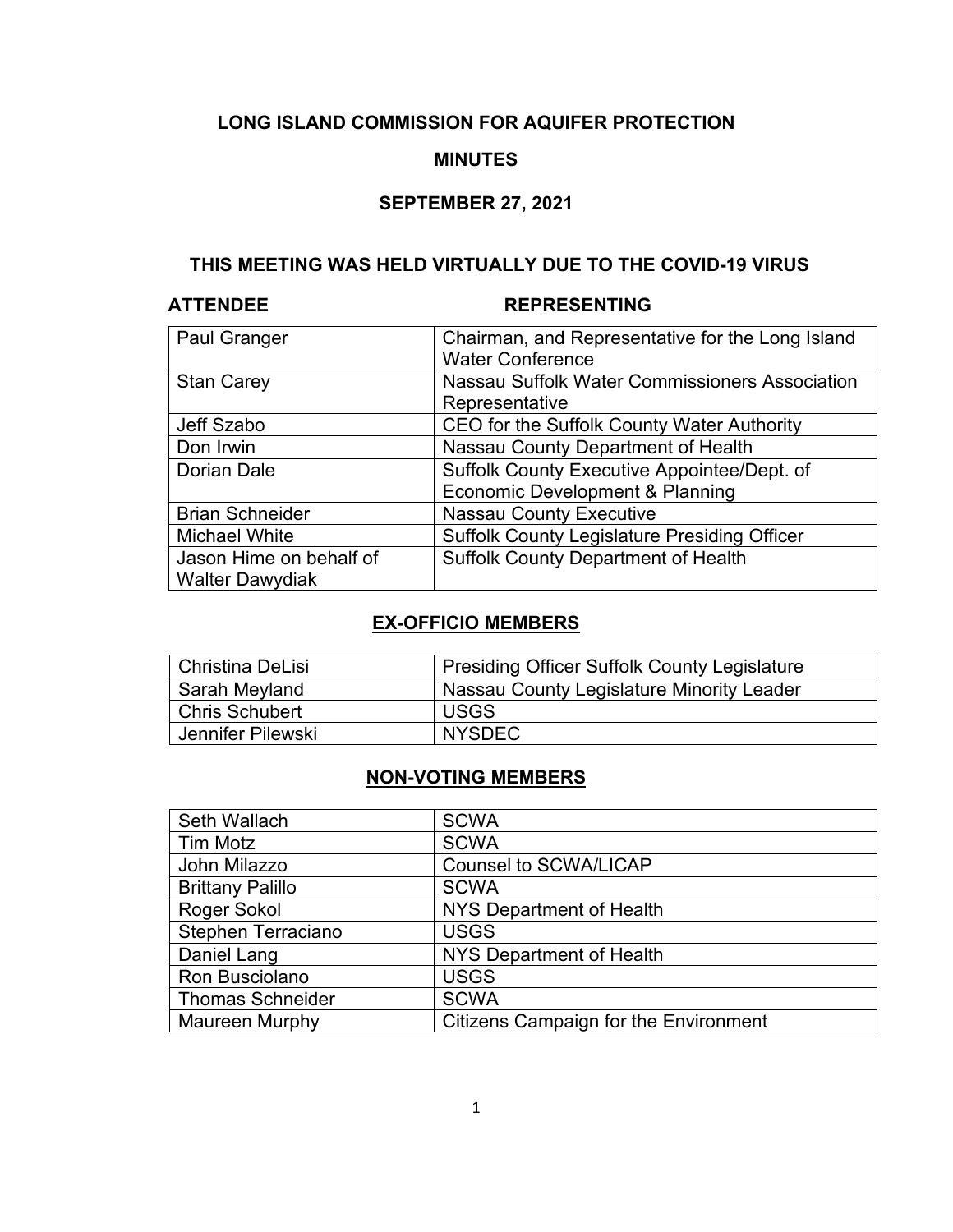### **PUBLIC COMMENT:** No Comments.

Mr. Granger opened the meeting and thanked everyone for attending. Members of the Board and ex-officio members of the Board introduced themselves.

Mr. Granger then presented the minutes of the Meeting of June 9, 2021, for approval. On motion made by Mr. Szabo, and duly seconded by Mr. Schneider, and unanimously carried, the minutes of the meeting held on June 9, 2021, were approved.

Mr. Granger then introduced Mr. Tim Motz, SCWA to present the draft of the 2021 State of the Aquifer Report. Mr. Motz reviewed the report including his notes on themes, graphics, content and collaboration with other water utilities. After discussion by the members of the Board, Mr. Granger asked all members to send their notes to Mr. Motz for consideration by the end of October.

Mr. Granger then asked for an update to the financial reporting. Mr. Wallach, SCWA provided a detailed report including the grants received and annual allocated budget. The total expenses for all programs to date is \$439,342.20.

| <b>LICAP State Grant Expenses to Date</b>                 |              |  |
|-----------------------------------------------------------|--------------|--|
| <b>Fiscal Year</b>                                        |              |  |
| 1- Irrigation Consultation                                | \$0          |  |
| 2-Public Education and Outreach                           | \$144,703.40 |  |
| 3- Sentinel Monitoring Wells- Nassau and Suffolk Counties | \$119,800.00 |  |
| 4-Equipment- ESRI Licenses & Smart Controllers            | \$24,838.80  |  |
| <b>5- Consultant Services</b>                             | \$150,000.00 |  |
| <b>Total</b>                                              | \$439,342.20 |  |

Mr. Granger asked Mr. Motz and Mr. Wallach to update the board members on the OWOL Summer 2021 Campaign. Mr. Motz reviewed the history of OWOL including targeted ad campaigns and the introduction of interns and a social media presence. Mr. Motz elaborated on the multi-faceted campaigns used to promote OWOL including press conference, digital ad campaigns and in-person marketing events. Mr. Motz announced that the fifth round of OWOL Interns will begin work this Wednesday. Mr. Wallach reviewed the marketing events this summer in both Nassau and Suffolk County in which OWOL set up a table and asked the public to take the pledge to conserve water.